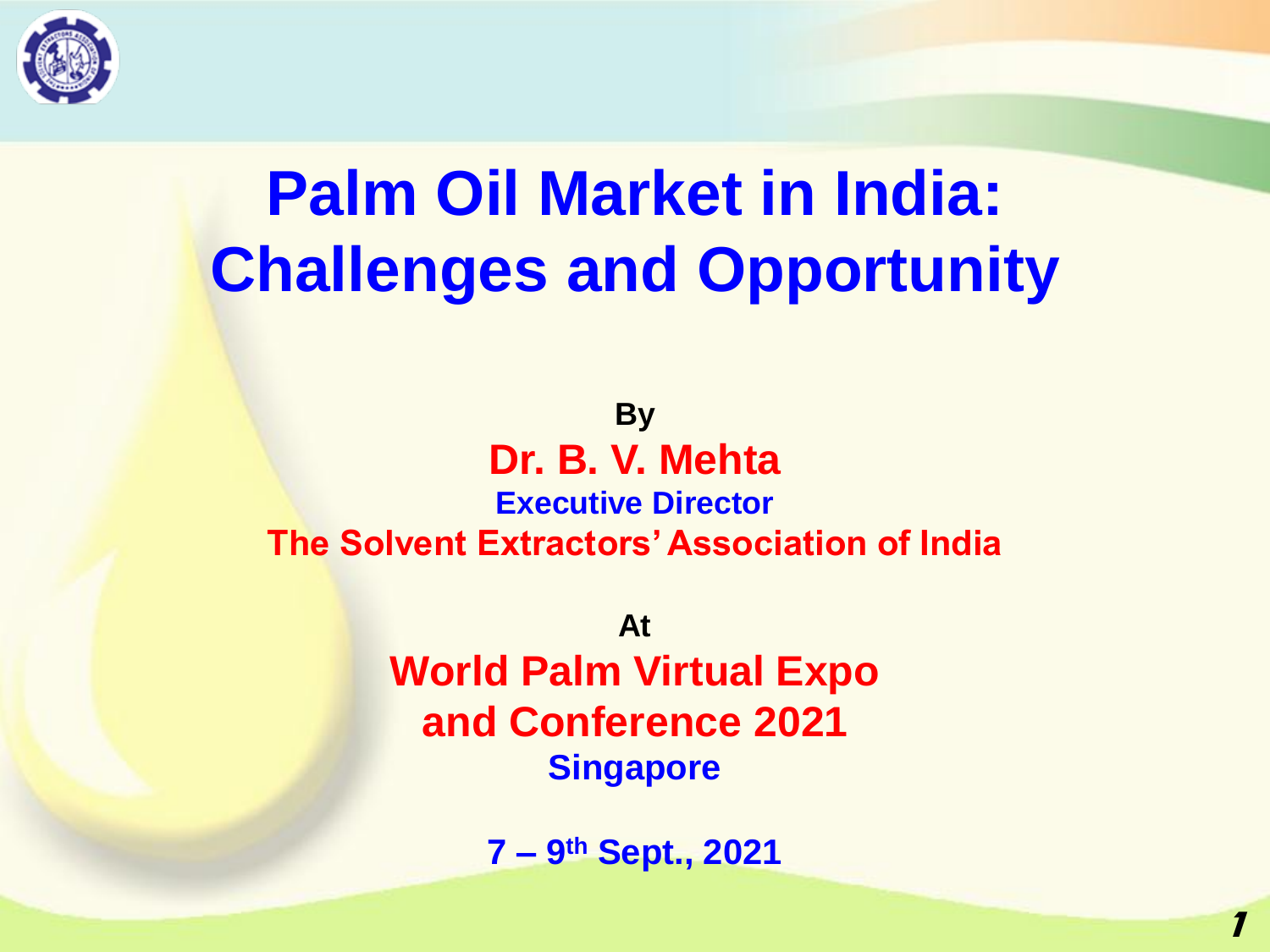

#### **SEA Profile**

- ➢ **Formed in 1963 to foster the development & growth of the Solvent Extraction & Vegetable Oil Industry in India**
- ➢ **Largest and Premier Association in the Vegetable Oil Sector in India – over 700 members across the country**
- ➢ **First Association in Vegetable Oil & Oilseed sector to receive ISO 9001 Certification in India (2004), now upgrade to ISO 9001 : 2015**
- ➢ **Recognised as NGO by Ministry of Agriculture and TPO by Ministry of Commerce, Government of India**
- ➢ **ITC, Geneva (United Nation) has recognized SEA as the Best & Successful Model Association**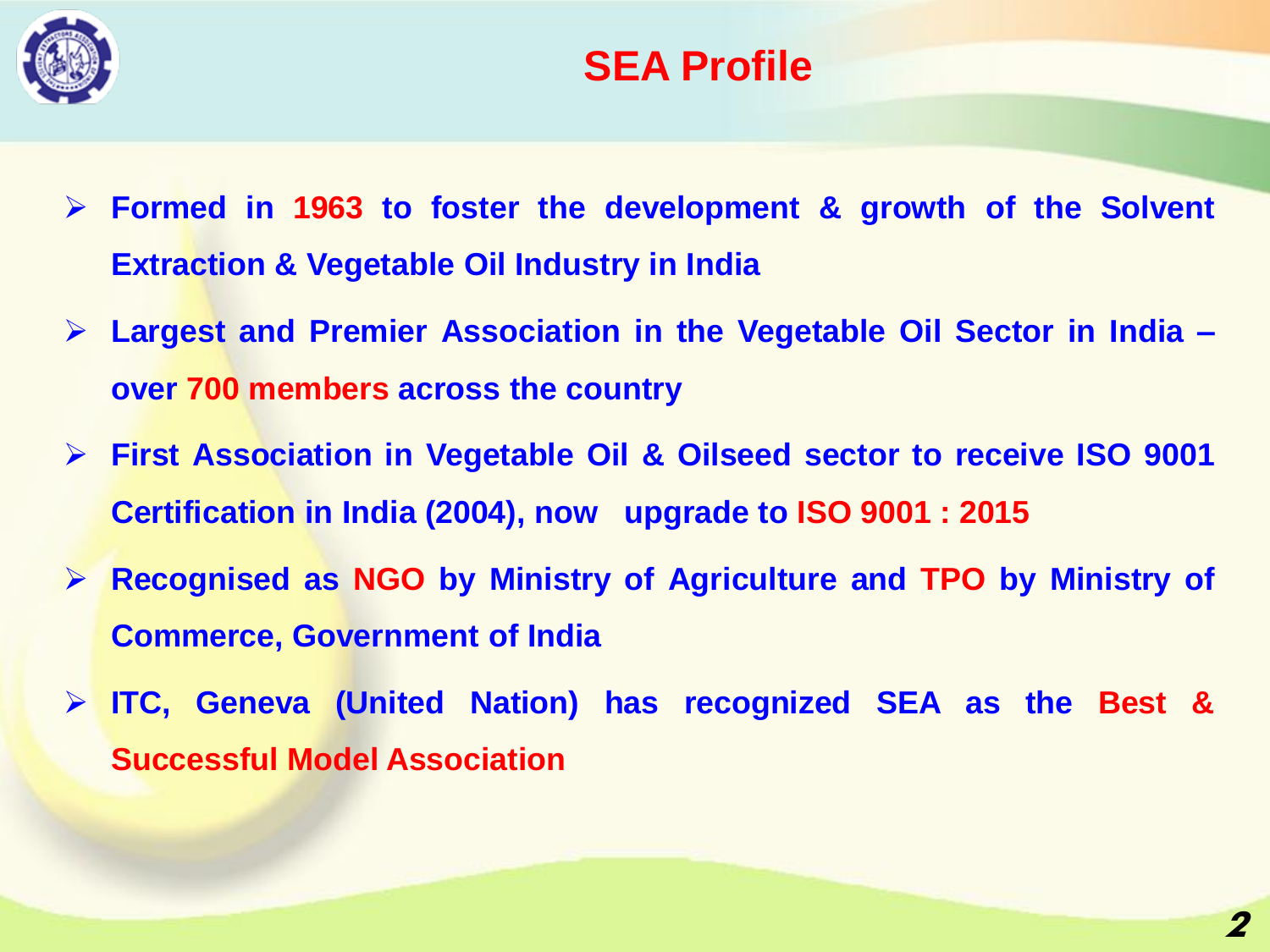

## **COVID–19 : India Status**

- ➢ **Over 600 Million Population Vaccinated**
- ➢ **Expected 1.0 billion population vaccinated by Dec'21**
- ➢ **Massive Demand Destruction**
- ➢ **Sharp Rise in Price**
- ➢ **Where did we go wrong ?**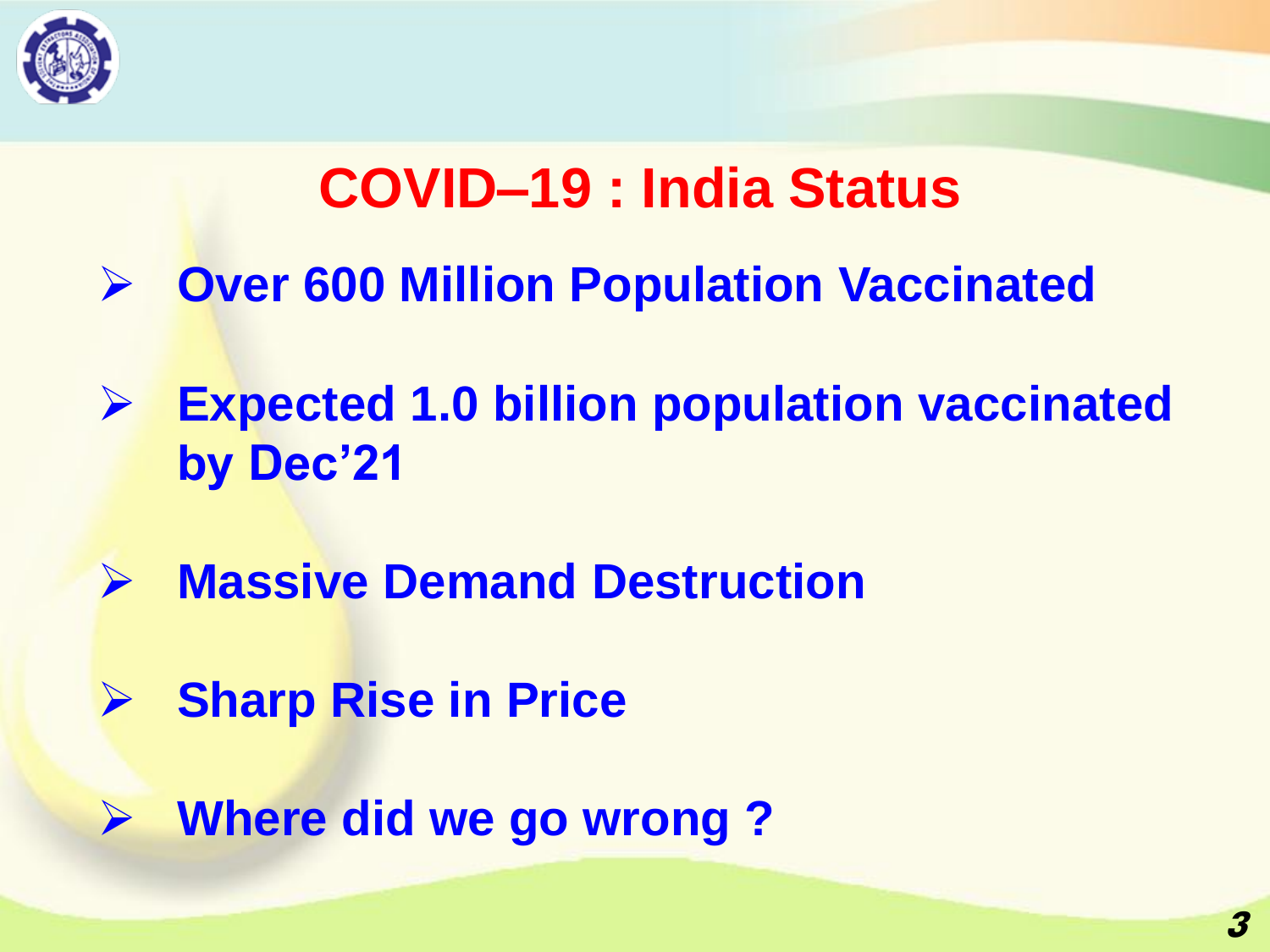

## **Where did we go wrong**

**4**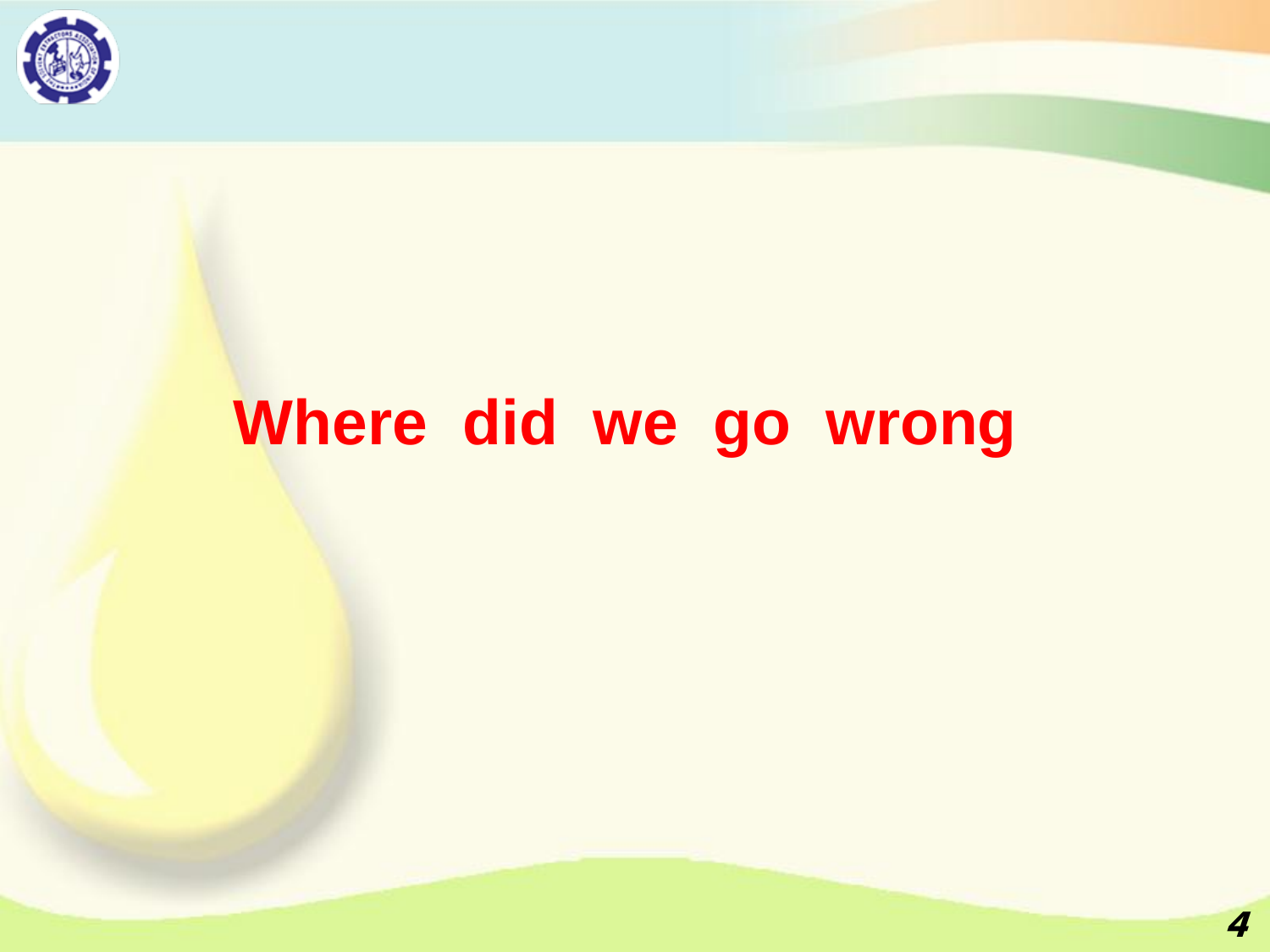

- ➢ **Area under Oilseed Cultivation - 28 Mn Ha**
- 
- ➢ **Average Production (Trade Estimate) - 28 - 30 MnT**
- ➢ **Population (1.08% Growth/Annum) - 1.35 Bn**
- ➢ **Edible Oils Per Capita Consumption - 17.0 Kgs**
- ➢ **Domestic Edible Oil Production - 9.5 MnT**
- ➢ **Current Demand /Consumption - 21.0 MnT**
- ➢ **Import of Edible Oil(2020-21) - 13.0 MnT**
- ➢ **Value of the Import - USD 12 bn +**
- ➢ **Total Turnover of the Oilseed Sector - USD 35 bn +**
- 
- ➢ **Average Yield - 1000 /1100 Kgs**
	-
	-
	-
	-
	-
	-
	- -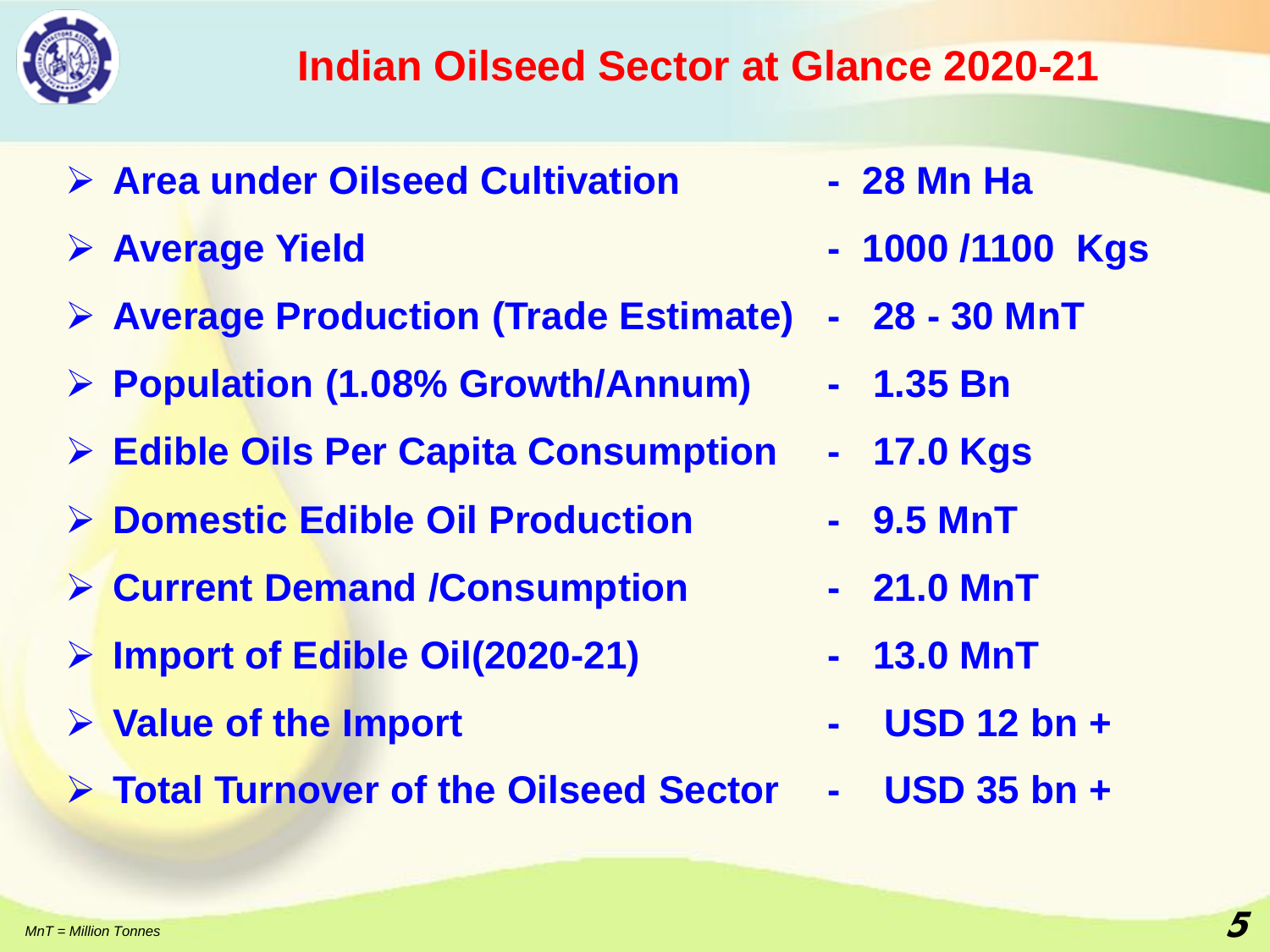

- ➢ **Soya and Groundnut output in 2020-21 was higher as compared to previous year in spite of the damage caused by floods.**
- ➢ **The overall availability of vegetable oils during the oil year 2020-21 (Nov-Oct) is higher by 1.0 MnT.**
- ➢ **The current domestic soybean price INR is 96,000 per tons, two & half times of minimum support price and similarly Rapeseed price INR 82,000 per tons nearly doubled than MSP due to higher crushing lead to shortage and price rise.**
- ➢ **In current kharif (summer) season as on 6 th Sept, planting of soybean is 12.2 MnT while groundnut is 4.85 MnT. The overall oilseeds planting is 19.0 MnT, less by 3% compared to last year.**
- ➢ **High price of vegetable oils is likely to shrink the demand of edible oil in the current year.**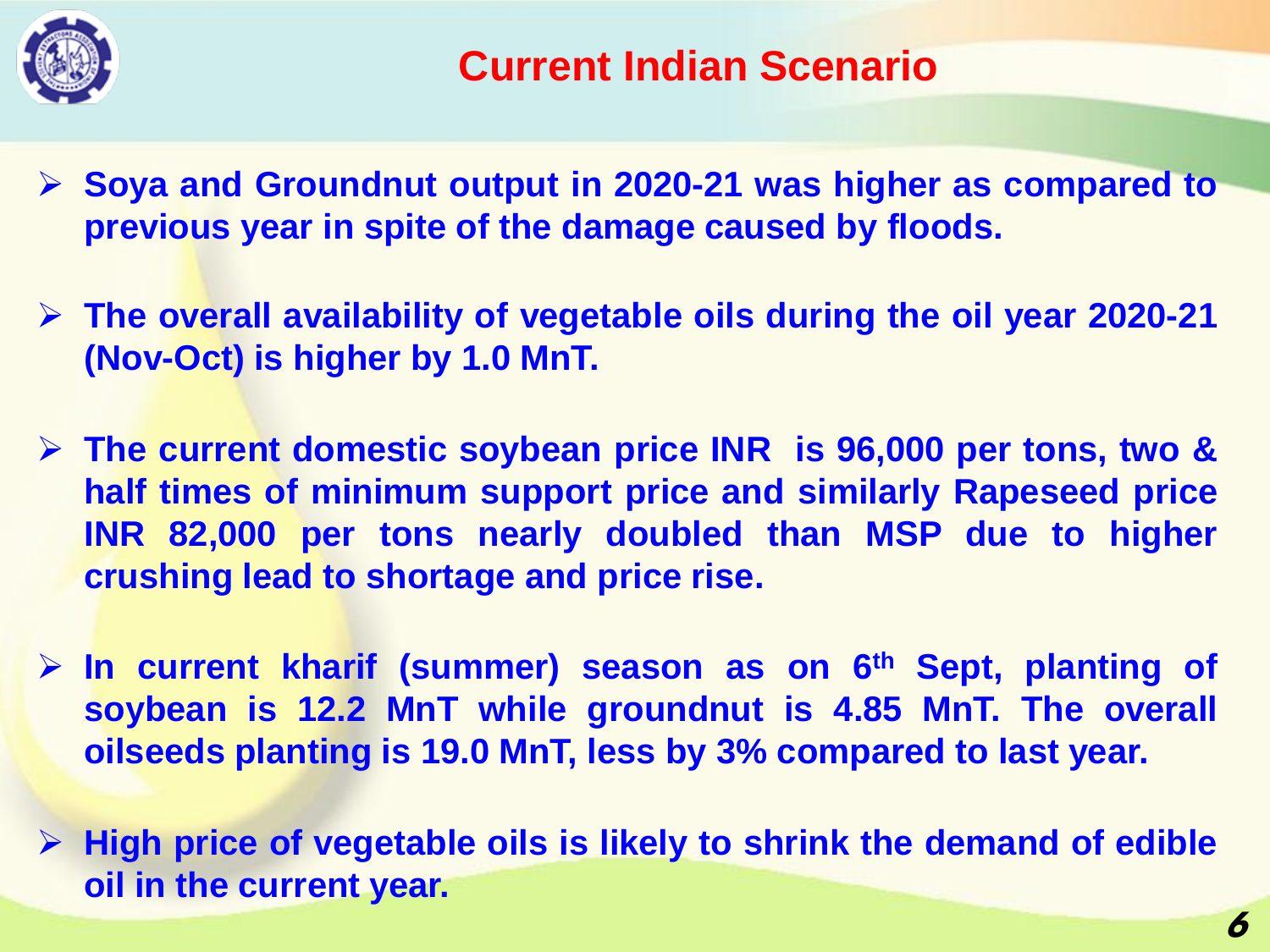

#### **Edible Oil Consumption in India**

*(Qty.in '000 Tons)*

|                             | 2001-02 |               | 2008-09 |               | 2019-20 |               |
|-----------------------------|---------|---------------|---------|---------------|---------|---------------|
| <b>Particulars</b>          | Qty     | $\frac{1}{2}$ | Qty     | $\frac{1}{2}$ | Qty     | $\frac{1}{2}$ |
| <b>Palm Oil</b>             | 2944    | 29.1          | 6392    | 45.5          | 7770    | 36.7          |
| <b>Soy Oil</b>              | 2258    | 22.3          | 2112    | 15.0          | 4762    | 22.5          |
| <b>Mustard Oil</b>          | 1721    | 17.0          | 1610    | 11.5          | 2551    | 12.1          |
| <b>Sunflower Oil</b>        | 309     | 3.1           | 846     | 6.0           | 2553    | 12.1          |
| <b>Cotton Oil</b>           | 443     | 4.4           | 965     | 6.9           | 1217    | 5.8           |
| <b>Groundnut Oil</b>        | 1216    | 12.0          | 591     | 4.2           | 377     | 1.8           |
| <b>RBO &amp; Other Oils</b> | 1234    | 12.2          | 1543    | 10.9          | 1919    | 9.0           |
| <b>Total</b>                | 10125   | 100%          | 14059   | 100%          | 21149   | 100%          |

➢ **Consumption of Palm oil in India is now over 37%, while Soybean Oil is about 22% of the total oil consumption followed by Mustard Oil & Sunflower Oil**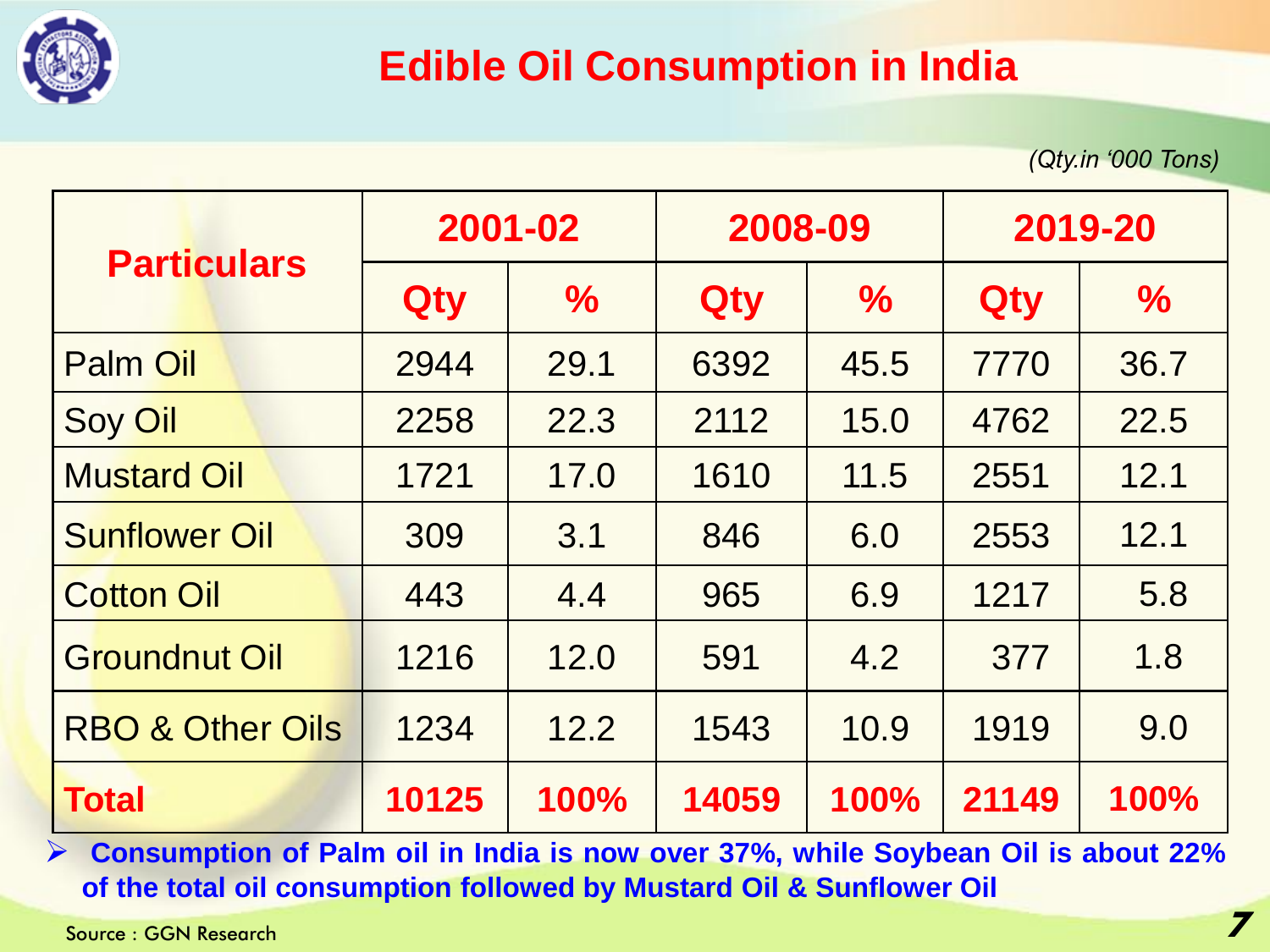

### **Palm Oil Consumption**

- ➢ **Major segments of Palm Oil consumption is HoReCa**
- ➢ **Palmolein is best known for its multi-time frying property, cost efficiency and affordability**
- ➢ **Last year due to Covid-19, there was a fall of 30% consumption of palm oil due to:**
	- ➢ **Closure of the HoReCa segment**
	- ➢ **Preference for home cooked food**
	- ➢ **Non-operations of tourism and allied activities**
	- ➢ **With reduction in Covid cases, demand is improving**

*Annual Palm Oil Consumption in India = 9 MnT*

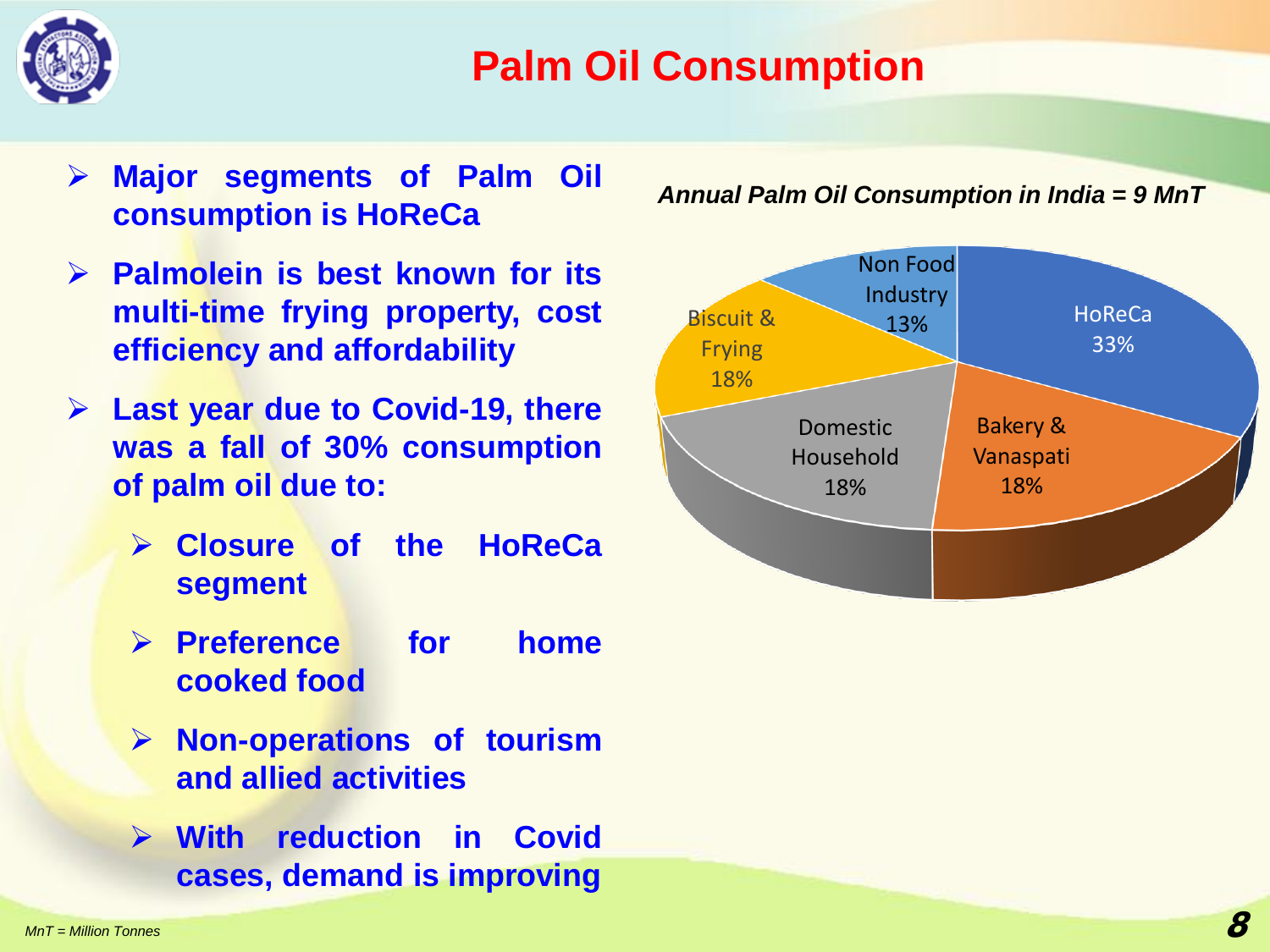

| Year                       |                            | Palm Oil (RBD Palmolein +<br>CPO + Crude Olein + CPKO) | <b>Soft Oils</b><br>(SB, Soya, Rape) | <b>Total</b><br>Qty in '000 |             |  |
|----------------------------|----------------------------|--------------------------------------------------------|--------------------------------------|-----------------------------|-------------|--|
| (Nov-Oct)                  | Qty in '000<br><b>Tons</b> | % of Total                                             | Qty in '000<br><b>Tons</b>           | % of Total                  | <b>Tons</b> |  |
| 2020-21<br>(up to July'21) | 5,615                      | 60%                                                    | 3,755                                | 40%                         | 9,370       |  |
| 2019-20                    | 7,217                      | 55%                                                    | 5,958                                | 45%                         | 13,175      |  |
| 2018-19                    | 9,409                      | 63%                                                    | 5,504                                | 37%                         | 14,913      |  |
| 2017-18                    | 8,701                      | 60%                                                    | 5,816                                | 40%                         | 14,517      |  |
| 2016-17                    | 9,294                      | 62%                                                    | 5,783                                | 38%                         | 15,077      |  |
| 2015-16                    | 8,443                      | 58%                                                    | 6,128                                | 42%                         | 14,571      |  |

**Usually ratio between Palm Oil & Soft Oils is 60:40 but marginally varies depend upon supply situation and price parity.**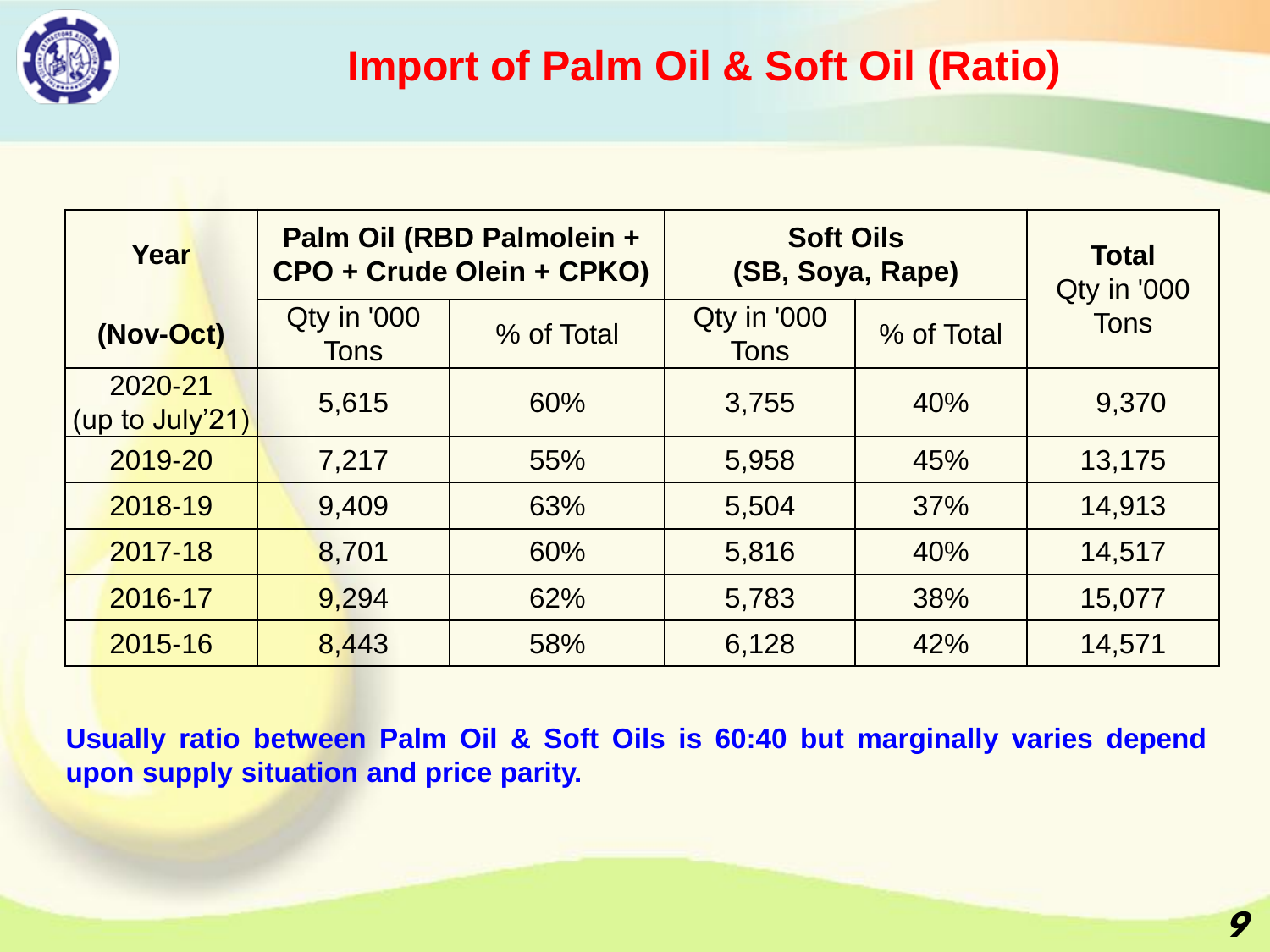

| Year                       | <b>Refined Oils</b>        |            | <b>Crude Oils</b>          | <b>Total</b><br>Qty in '000 |             |  |
|----------------------------|----------------------------|------------|----------------------------|-----------------------------|-------------|--|
| (Nov-Oct)                  | Qty in '000<br><b>Tons</b> | % of Total | Qty in '000<br><b>Tons</b> | % of Total                  | <b>Tons</b> |  |
| 2020-21<br>(Up to July'21) | 43<br>0.5%                 |            | 9,327                      | 99.5%                       | 9,370       |  |
| 2019-20                    | 421                        | 3%         | 12,754                     | 97%                         | 13,175      |  |
| 2018-19                    | 2,731                      | 18%        | 12,182                     | 82%                         | 14,913      |  |
| 2017-18                    | 2,136                      | 15%        | 12,381                     | 85%                         | 14,517      |  |
| 2016-17                    | 2,871                      | 19%        | 12,206                     | 81%                         | 15,077      |  |
| 2015-16                    | 2,623                      | 18%        | 11,948                     | 82%                         | 14,571      |  |

➢ **Crude and refined oil import ratio is 97:3, this is higher ever**

➢ **Import of refined oil has sharply declined to 0.4 Mn T in 2019-20 compared to 2.7 Mn T during the previous year since RBD Palmolein placed in restricted list.**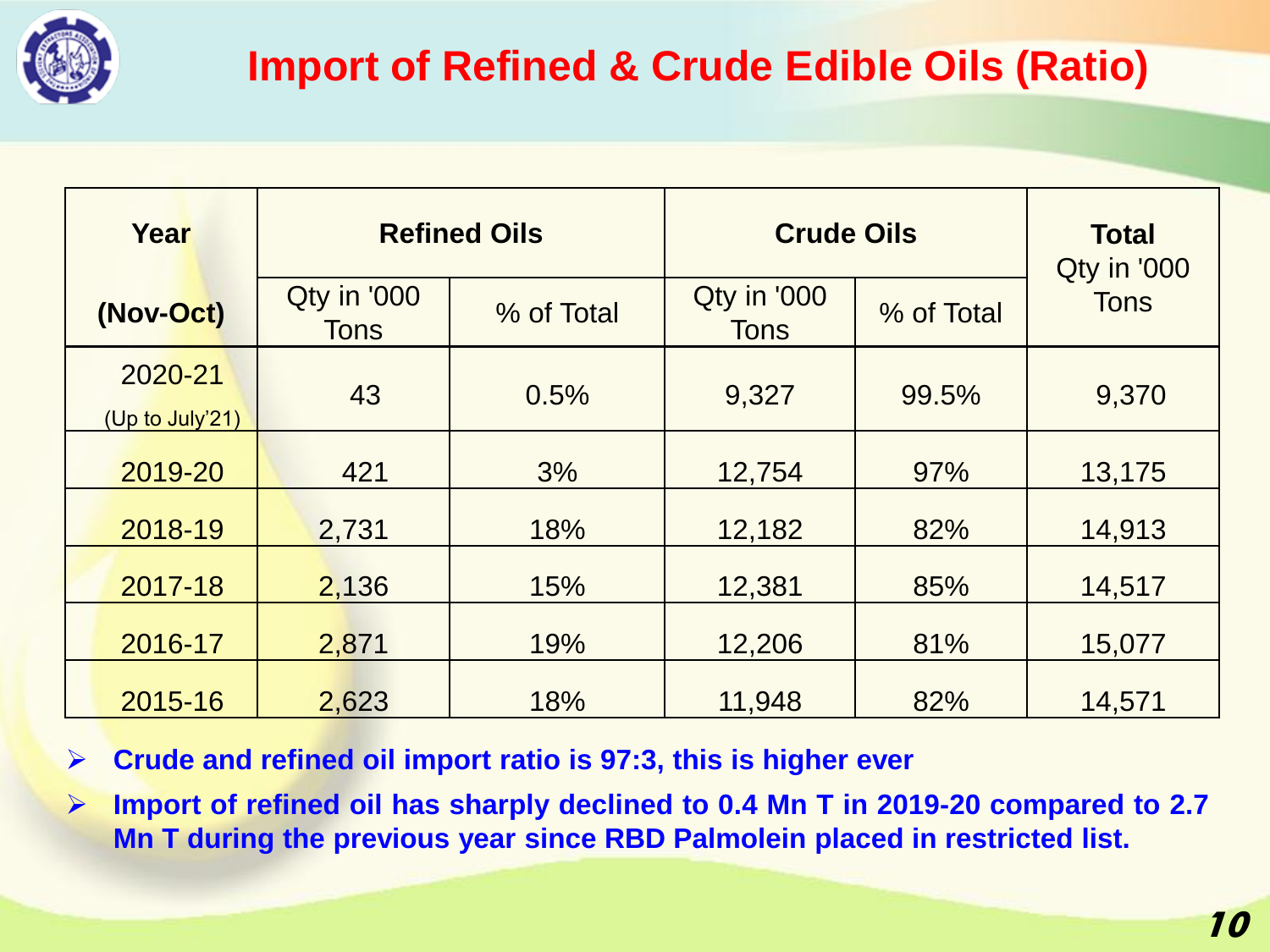

#### **Import of Veg. Oils by India**

Qty in '000 Tons

|                       | Jan. – June | Jan. - Dec. | Jan. - Dec. | Jan. – Dec.    | Jan. - Dec. |
|-----------------------|-------------|-------------|-------------|----------------|-------------|
| <b>Country / Oils</b> | 2021        | 2020        | 2019        | 2018           | 2017        |
| <b>Palm Oil</b>       |             |             |             |                |             |
| <b>Indonesia</b>      | 1724        | 4791        | 5046        | 6171           | 7054        |
| <b>Malaysia</b>       | 1756        | 2225        | 4137        | 2191           | 2091        |
| <b>Thailand</b>       | 133         | 154         | 167         | 355            | 152         |
| <b>Others</b>         | 254         | 344         | 687         | 384            | 55          |
| <b>Total</b>          | 3867        | 7514        | 10037       | 9101           | 9352        |
| <b>Soybean Oil</b>    |             |             |             |                |             |
| <b>Argentina</b>      | 932         | 2801        | 2363        | 2012           | 2529        |
| <b>Brazil</b>         | 137         | 360         | 371         | 676            | 464         |
| <b>Others</b>         | 404         | 578         | 451         | 353            | 417         |
| <b>Total</b>          | 1473        | 3739        | 3185        | 3041           | 3410        |
| <b>Sunflower Oil</b>  |             |             |             |                |             |
| <b>Ukraine</b>        | 824         | 1863        | 2066        | 2323           | 2114        |
| <b>Russia</b>         | 120         | 451         | 170         | 9              | 29          |
| <b>Argentina</b>      | 46          | 167         | 151<br>88   |                | 125         |
| <b>Others</b>         | 12          | 27          | 52          | $\overline{2}$ | 1           |
| <b>Total</b>          | 1002        | 2508        | 2439        | 2422           | 2269        |
| <b>Other Oils</b>     | 75          | 242         | 203         | 329            | 396         |
| <b>Grand Total</b>    | 6417        | 14003       | 15864       | 14893          | 15427       |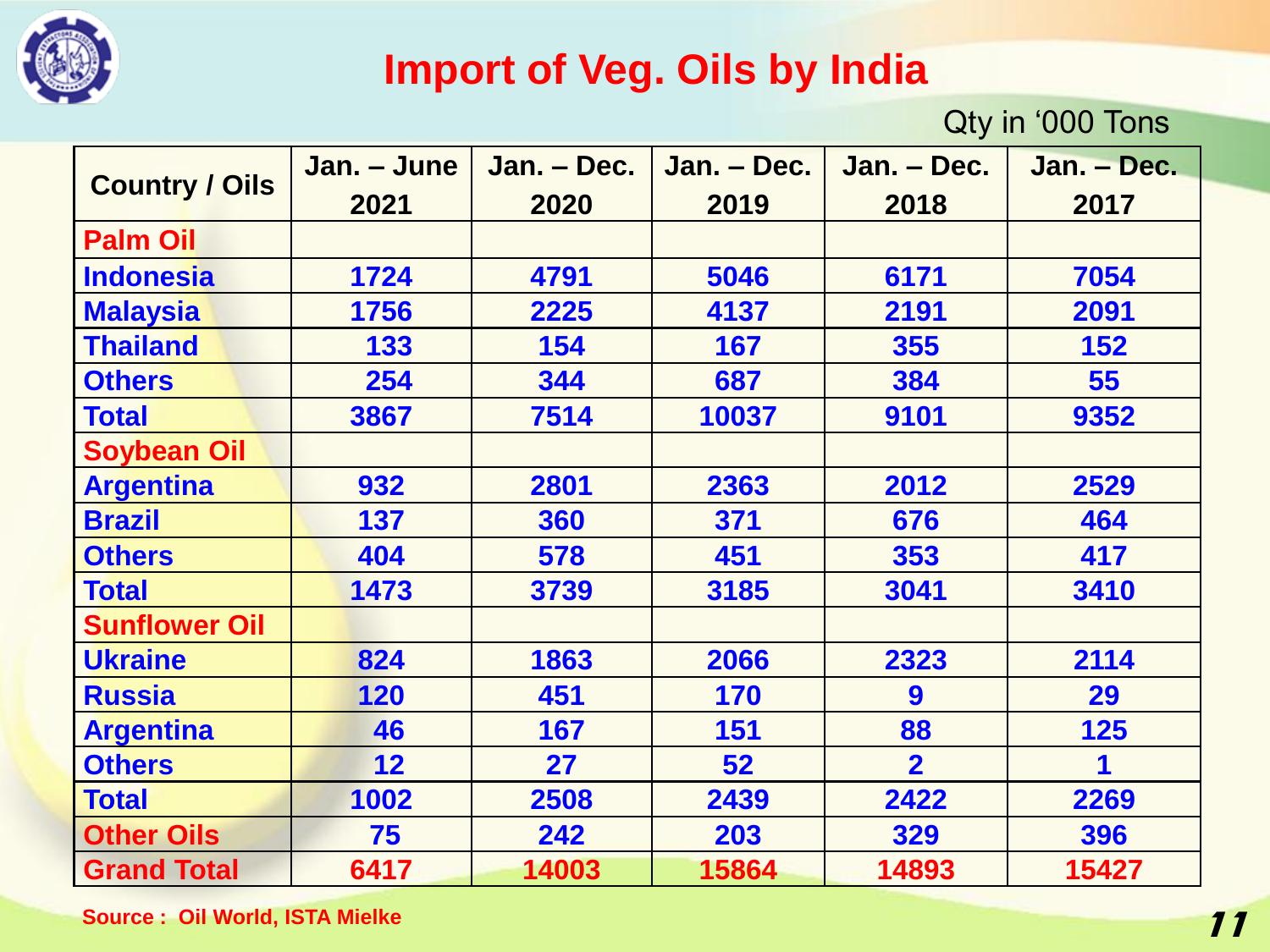

## **Edible Oil Consumption - Long Term Projection**

*Qty in MnT*

|                   | <b>Population at</b><br><b>Consumption</b> |                              |            | <b>Consumption</b>           |            |  |
|-------------------|--------------------------------------------|------------------------------|------------|------------------------------|------------|--|
| Year<br>(Nov-Oct) | 1.02% Growth                               | @ 2% Growth                  |            | @ 3% Growth                  |            |  |
|                   | In Bn.                                     | <b>Per Capita</b><br>(ln Kg) | <b>MnT</b> | <b>Per Capita</b><br>(ln Kg) | <b>MnT</b> |  |
| 2019-20           | 1.313                                      | 15.99                        | $21.00*$   | 15.99                        | 21.00      |  |
| 2020-21           | 1.327                                      |                              | $21.50*$   | 16.21                        | 21.50      |  |
| 2021-22           | 1.340                                      |                              | 21.93      | 16.52                        | 22.15      |  |
| 2022-23           | 1.354                                      |                              | 22.37      | 16.85                        | 22.81      |  |
| 2023-24           | 1.368                                      | 16.68                        | 22.82      | 17.18                        | 23.49      |  |
| 2024-25           | 1.382                                      | 16.84                        | 23.27      | 17.51                        | 24.20      |  |
| 2025-26           | 1.396                                      | 17.01                        | 23.74      | 17.86                        | 24.92      |  |

\* Demand destruction due to COVID19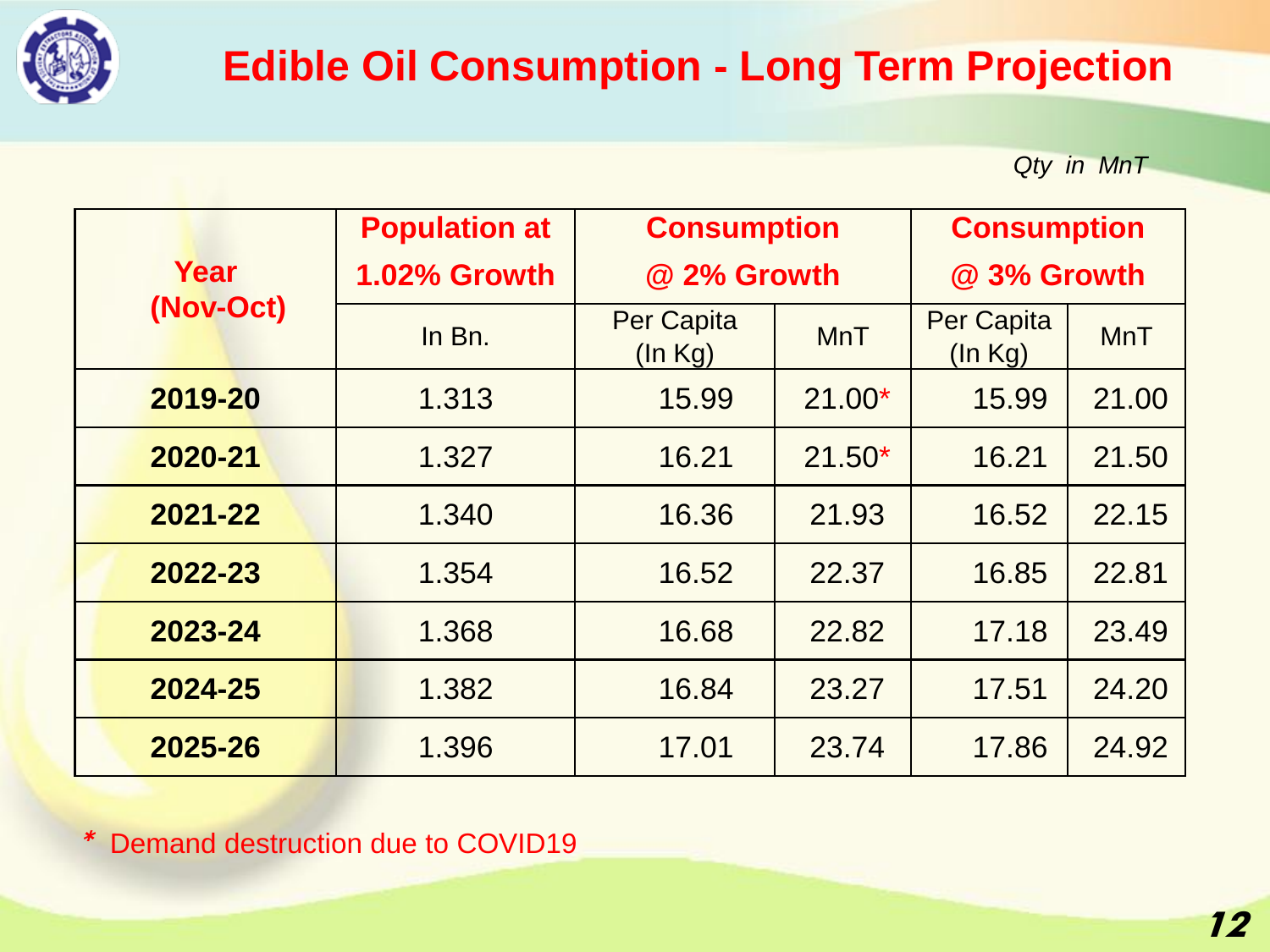

#### ➢ **Production, Demand and Imports Scenario could be:**

|                                       | 2020-21       | 2025-26       |
|---------------------------------------|---------------|---------------|
| <b>Oilseed Production (MnT)</b>       | $28 - 30$     | $38 - 40$     |
| <b>Vegetable Oil Production (MnT)</b> | $9.0 - 9.5$   | $12.0 - 13.0$ |
| <b>Vegetable Oil Demand (MnT)</b>     | $20 - 21$     | $23 - 24$     |
| <b>Vegetable Oil Imports (MnT)</b>    | $12.5 - 13.5$ | $10.0 - 10.5$ |

- ➢ **By 2025-26, India will require about 23-24 MnT of edible oils**
- ➢ **By 2025-26, the local oilseeds production is likely to increase to 37-40 MnT, equivalent to 12 - 13 MnT of vegetable oils**
- ➢ **The gap of 10 – 10.5 MnT may be bridged through imports**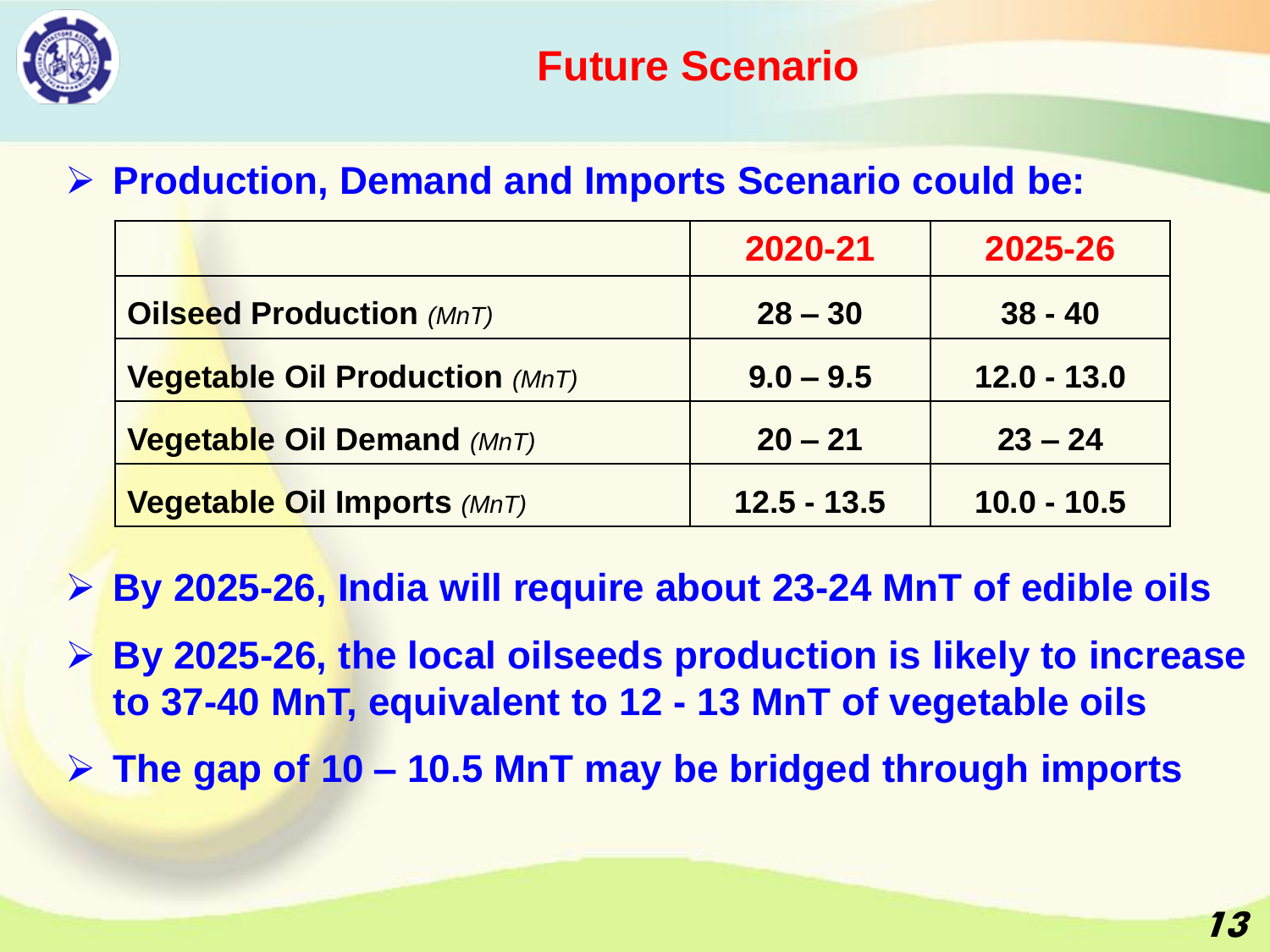

## **Outlook for 2020-21**

Qty. in MnT. Tons

| <b>Oils</b>                 | 2018-19<br>(Nov.-Oct.) | 2019-20<br>(Nov.-Oct.) | 2020-21<br>(Nov'20-<br><b>July'21)</b> | 2020-21<br>(Projection) |
|-----------------------------|------------------------|------------------------|----------------------------------------|-------------------------|
| <b>RBD Palmolein</b>        | 2.73                   | 0.42                   | 0.04                                   | 0.60                    |
| <b>CPO &amp; CPKO</b>       | 6.68                   | 6.80                   | 5.57                                   | 7.20                    |
| <b>Degummed Soybean Oil</b> | 3.09                   | 3.38                   | 2.23                                   | 3.30                    |
| <b>Crude Sunflower Oil</b>  | 2.35                   | 2.52                   | 1.53                                   | 1.90                    |
| <b>Crude Rapeseed Oil</b>   | 0.06                   | 0.06                   | $\blacksquare$                         | 0.10                    |
| <b>Total</b>                | 14.91                  | 13.18                  | 9.37                                   | 13.10                   |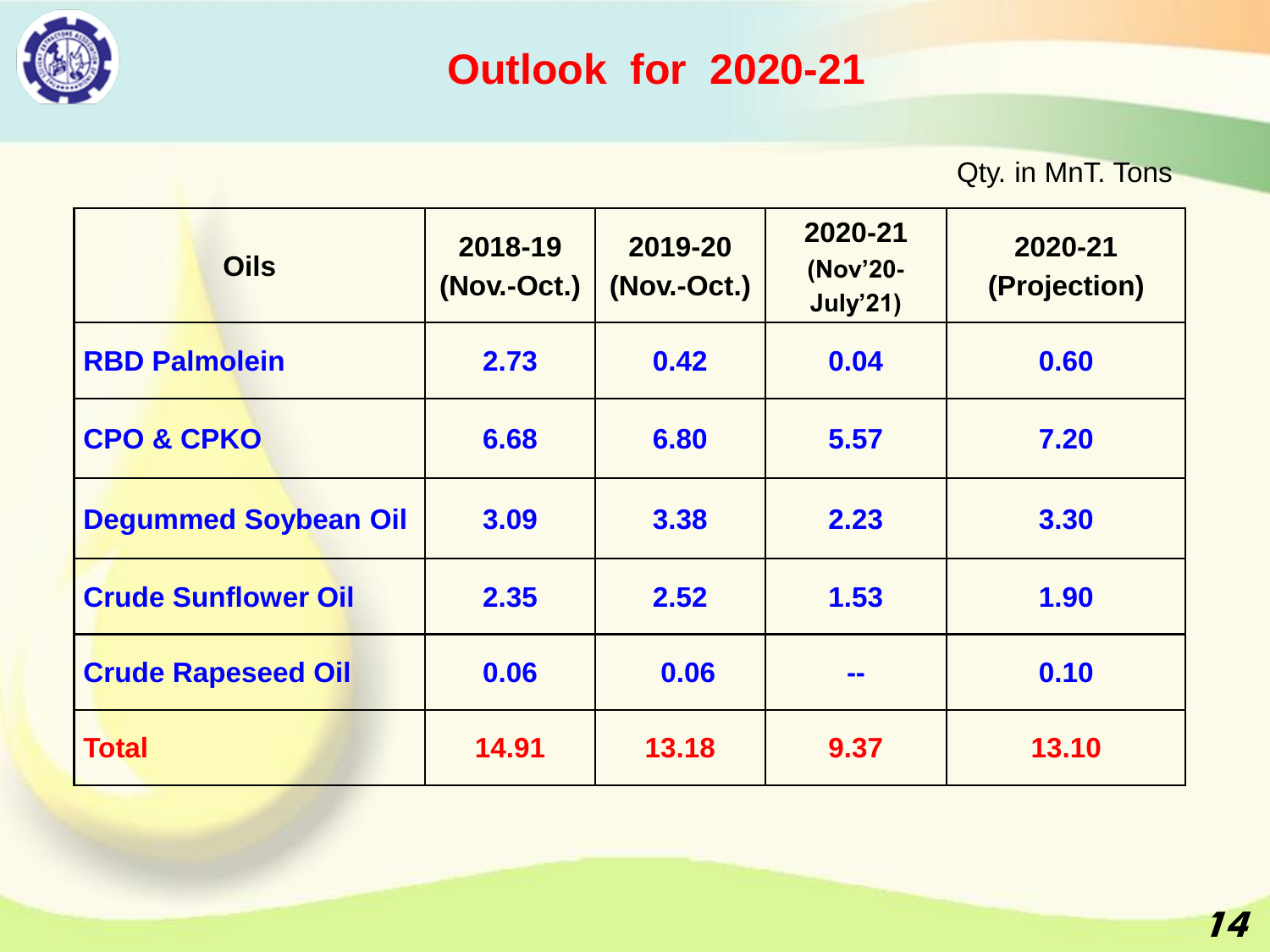

### **Import Duty on Edible Oils w.e.f. 20th August, 2021**

|                               | w.e.f.       |             | <b>Social</b>  | Effec-      | w.e.f. |                          | <b>Social</b> | Effec-      |
|-------------------------------|--------------|-------------|----------------|-------------|--------|--------------------------|---------------|-------------|
| <b>Products</b>               | 20th August, | Agri.       | <b>Welfare</b> | tive        | 2nd,   | Agri.                    | Welfare       | tive        |
|                               | 2021         | <b>Cess</b> | <b>Cess</b>    | <b>Duty</b> | Feb.   | <b>Cess</b>              | <b>Cess</b>   | <b>Duty</b> |
|                               |              |             |                |             | 2021   |                          |               |             |
| <b>Crude Palm Oil *</b>       | 10.00%       | 17.50%      | 10.00%         | 30.25%      | 15.00% | 17.50%                   | 10%           | 35.75%      |
| <b>RBD Palmolein</b>          | 37.50%       | 44          | 10%            | 41.25%      | 45.00% | $\sim$ $\sim$            | 10%           | 49.50%      |
| <b>RBD Palm Oil</b>           | 37.50%       | 44          | 10%            | 41.25%      | 54.00% | $\sim$ $\sim$            | 10%           | 59.40%      |
| <b>Crude Soybean Oil *</b>    | 7.50%        | 20.00%      | 10%            | 30.25%      | 15.00% | 20.00%                   | 10%           | 38.50%      |
| <b>Crude Sunflower Oil *</b>  | 7.50%        | 20.00%      | 10%            | 30.25%      | 15.00% | 20.00%                   | 10%           | 38.50%      |
| <b>Crude Rapeseed Oil</b>     | 35.00%       | 44          | 10%            | 38.50%      | 35.00% | $\sim$ $\sim$            | 10%           | 38.50%      |
| <b>Refined Soybean Oil</b>    | 37.50%       | 44          | 10%            | 41.25%      | 45.00% | $\sim$ $\sim$            | 10%           | 49.50%      |
| <b>Refined Sunflower Oil</b>  | 37.50%       | 44          | 10%            | 41.25%      | 45.00% | $\sim$ $\sim$            | 10%           | 49.50%      |
| <b>Refined Rapeseed Oil</b>   | 45.00%       | 44          | 10%            | 49.50%      | 45.00% | $\sim$                   | 10%           | 49.50%      |
| <b>Crude Cottonseed Oil</b>   | 35.00%       | ۰.          | 10%            | 38.50%      | 35.00% | $\overline{\phantom{a}}$ | 10%           | 38.50%      |
| <b>Refined Cottonseed Oil</b> | 45.00%       | 44          | 10%            | 49.50%      | 45.00% | --                       | 10%           | 49.50%      |

• Note : The duty reduction is up to 30<sup>th</sup> Sept., 2021. There after duty will be same as effective from 2<sup>nd</sup> Feb., 2021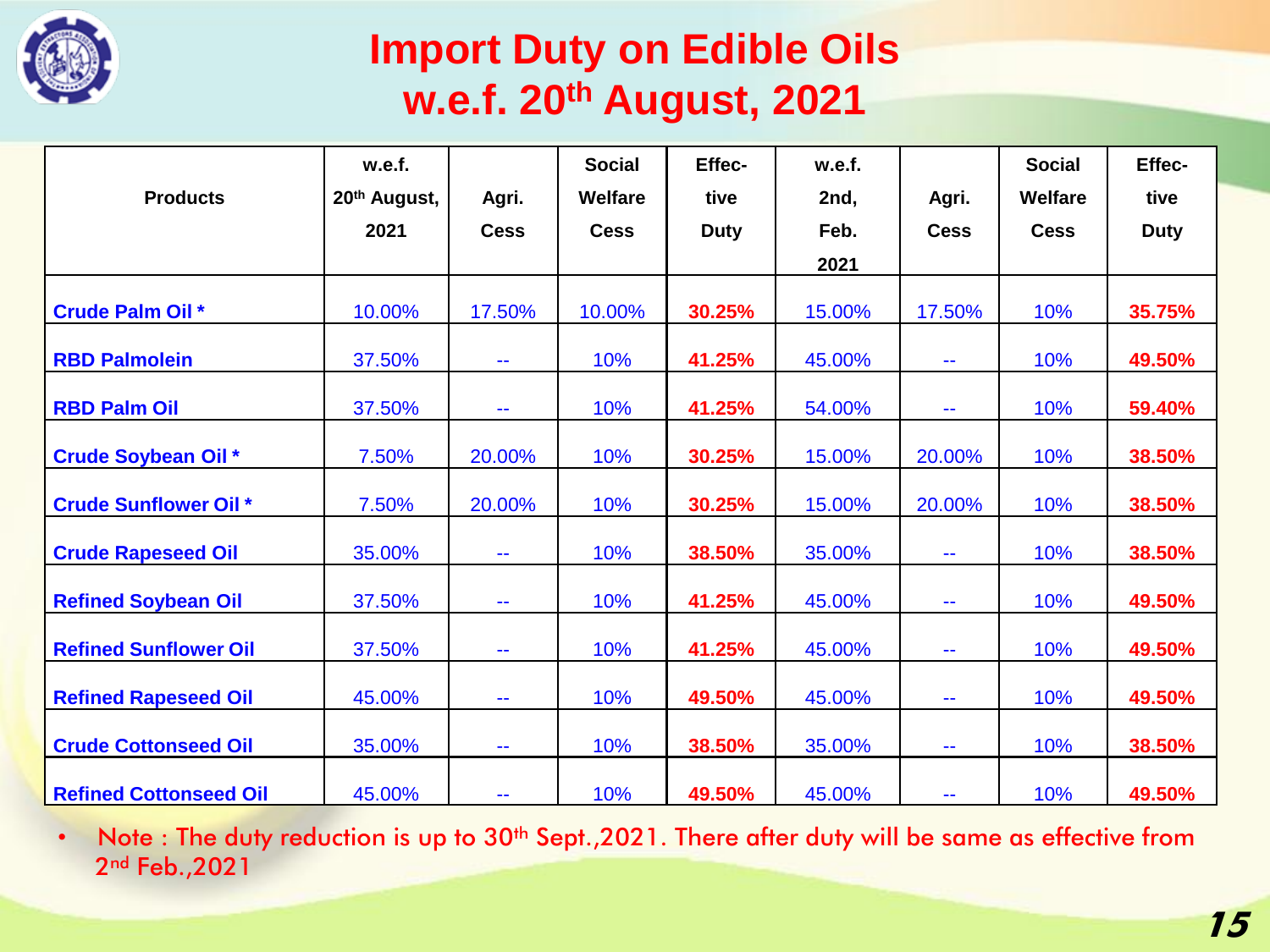

#### **Govt. of India Ambitious Oil Palm Development Programme**

**Government of India recently announced Oil Palm 10 years Programme:-**

- ➢ **Outlay of US\$1.5 billion over next 5 years period.**
- ➢ **Price assurance to farmers.**
- ➢ **Target to reach 1.0 million hectares by 2025 and 1.8 million by 2029-30 from current level of 3,50,000 hectares.**
- ➢ **Target to produce 1.0 MnT by 2025-26 from current production of 300,000 tons.**
- ➢ **Target to produce 2.8 million tons of CPO by 2029-30**
- ➢ **Special thrust in North East and Andaman for developing palm.**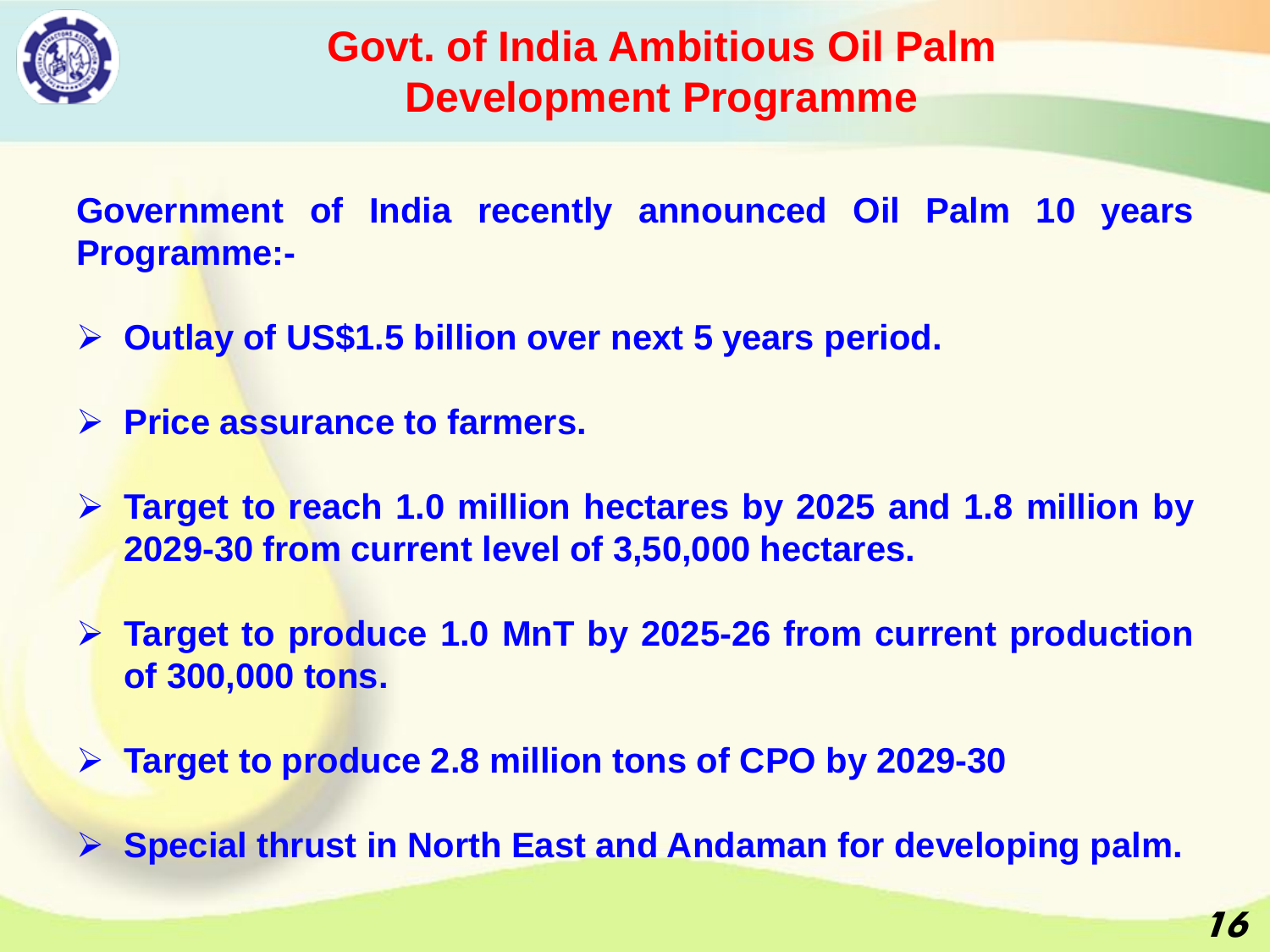



➢ **Indian edible oil demand continues to be subdued due to COVID19.**

➢ **High price of edible oils also affect consumption.**

➢ **Local production of edible oil likely increased by 1.0 MnT.**

➢ **Import of edible oil during 2020-21 will be around 13.0 MnT.**

➢ **Oil Palm Programme will be a game changer for India.**